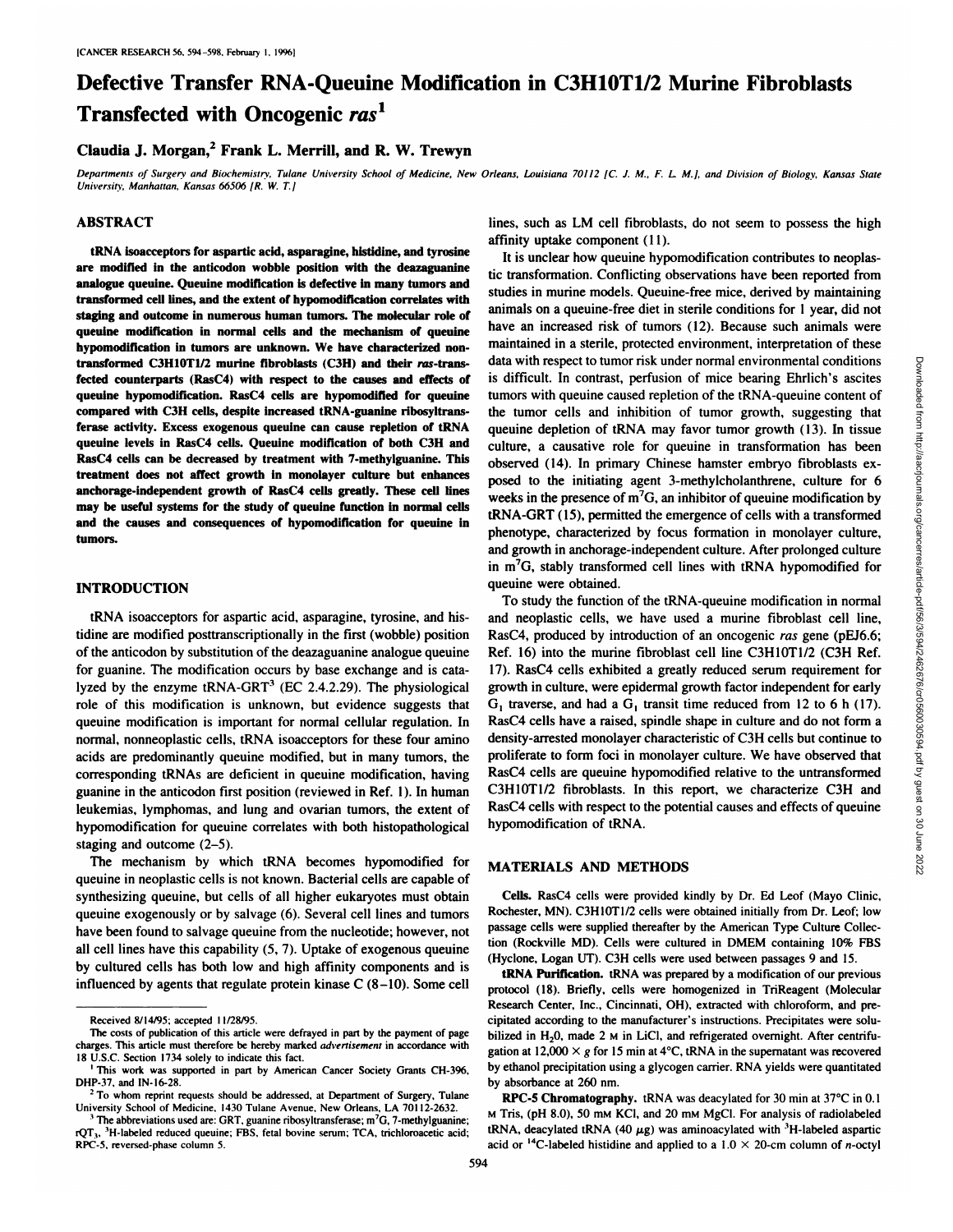

Fig. 1. tRNA-queuine modification in C3H and RasC4 cells cultured in the absence or presence of m<sup>7</sup>G. tRNA was prepared from cells cultured in 10% serum alone (solid lines) chromatography on a 1 × 20-cm column as described in "Materials and Methods." Fractions were analyzed by scintillation counting. In the upper panels, the two peaks observed in C3H cells cultured in serum alone represent queuine-modified tRNA<sup>Asp</sup> isoacceptors. The two additional peaks observed in m<sup>7</sup>G-treated C3H cells and RasC4 cells represent the corresponding unmodified (guanine-containing) forms. In the lower panels, the first peak represents queuine-modified tRNA<sup>His</sup>, and the subsequent two peaks are unmodified forms (20).

quaternary ammonium polychlorotrifluoroethylene-coated resin (19) at 37°C using a Rainin A-60-S pump (Woburn, MA). tRNA was eluted in 95 1.5-mI fractions with a linear gradient of NaCl  $(0.47-0.8 \text{ M})$  in 10 mm NaOAc<sub>4</sub> (pH 4.5). Fractions were analyzed by liquid scintillation counting. Using this separation protocol, tRNA isoacceptors containing guanine instead of queuine in the tRNA wobble position have been shown to elute at a higher salt concentration than their queuine containing counterparts (20).

For small scale RPC-5 chromatography, deacylated tRNA (10  $\mu$ g) was applied directly to a  $1 \times 7$ -cm column of the resin and eluted in 95 0.25-ml fractions with a linear gradient of  $0.4-0.8$  M NaCl in 10 mM NaOAc<sub>4</sub> (pH 4.5). Fractions were analyzed by dot blotting as described (18). Briefly, fractions were denatured in 1 M deionized glyoxal and applied to a Magna nylon membrane (Micron Separations, Inc., Westborough, MA) using a 96-well dot blot manifold (Schleicher & Schuell, Keene, NH). An unfractionated control sample was dotted at position 96. Membranes were baked and washed to remove glyoxal then hybridized with  $32P$  end-labeled oligonucleotide probes for tRNA<sup>Asp</sup>, tRNA<sup>His</sup>, and 5S RNA (18). Autoradiographs were obtained using Kodak (Rochester, NY) BioMax film and scanned on a Pharmacia LKB Ultroscan XL laser densitometer (Pharmacia LKB Biotechnology AB, Upp sala, Sweden) using GelScan software. All profiles were aligned according to the elution position of 5S RNA.

Assay of tRNA-GRT Activity. Cells were grown to subconfluent density in DMEM/lO% FBS, harvested by trypsin digestion, washed once with PBS, and solubilized in PBS containing  $0.5\%$  Nonidet P-40. Immediately, 100  $\mu$ l containing the equivalent of  $5 \times 10^6$  cells were added in duplicate to the assay mix (600  $\mu$ l), containing (final concentrations) 50 mm Tris (pH 7.5), 20 mm MgCl<sub>2</sub>, 18  $\mu$ Ci rQT<sub>3</sub>, and 1 A<sub>260</sub> unit yeast tRNA (Sigma Chemical Co., St. Louis, MO). Immediately after mixing, 200  $\mu$ l were removed and added to 1 ml cold 30% TCA. The remaining assay was incubated for 1 h at  $37^{\circ}$ C, and two additional aliquots of 200  $\mu$ l were removed and added to 1 ml cold 30% TCA. After 30 min on ice, TCA precipitates were collected by filtration through glass fiber filters (GF/A; Whatman, Inc.,Clifton, NJ), washed with 5% TCA and 95% ethanol, dried, and counted in scintillant.

Assay of Anchorage-independent Growth. Cells  $(5 \times 10^4)$  were seeded in 60-mm plates in 1.5 ml MEM containing 0.33% agar, 10% FBS, and 10% tryptose phosphate broth with or without 10  $\mu$ M m<sup>7</sup>G, on a layer of 7 ml 0.5% agar in MEM containing 10% FBS and 10% tryptose phosphate broth with or without 10  $\mu$ M m<sup>7</sup>G. Colonies were photographed after 2 weeks.

### **RESULTS**

Modification of tRNA by Queuine in C3H and RasC4 Cells. Queuine modification of tRNA in RasC4 cells cultured in 10% serum (the source of exogenous queuine) was compared with that of non transformed C3H cells. tRNA prepared from RasC4 cells and from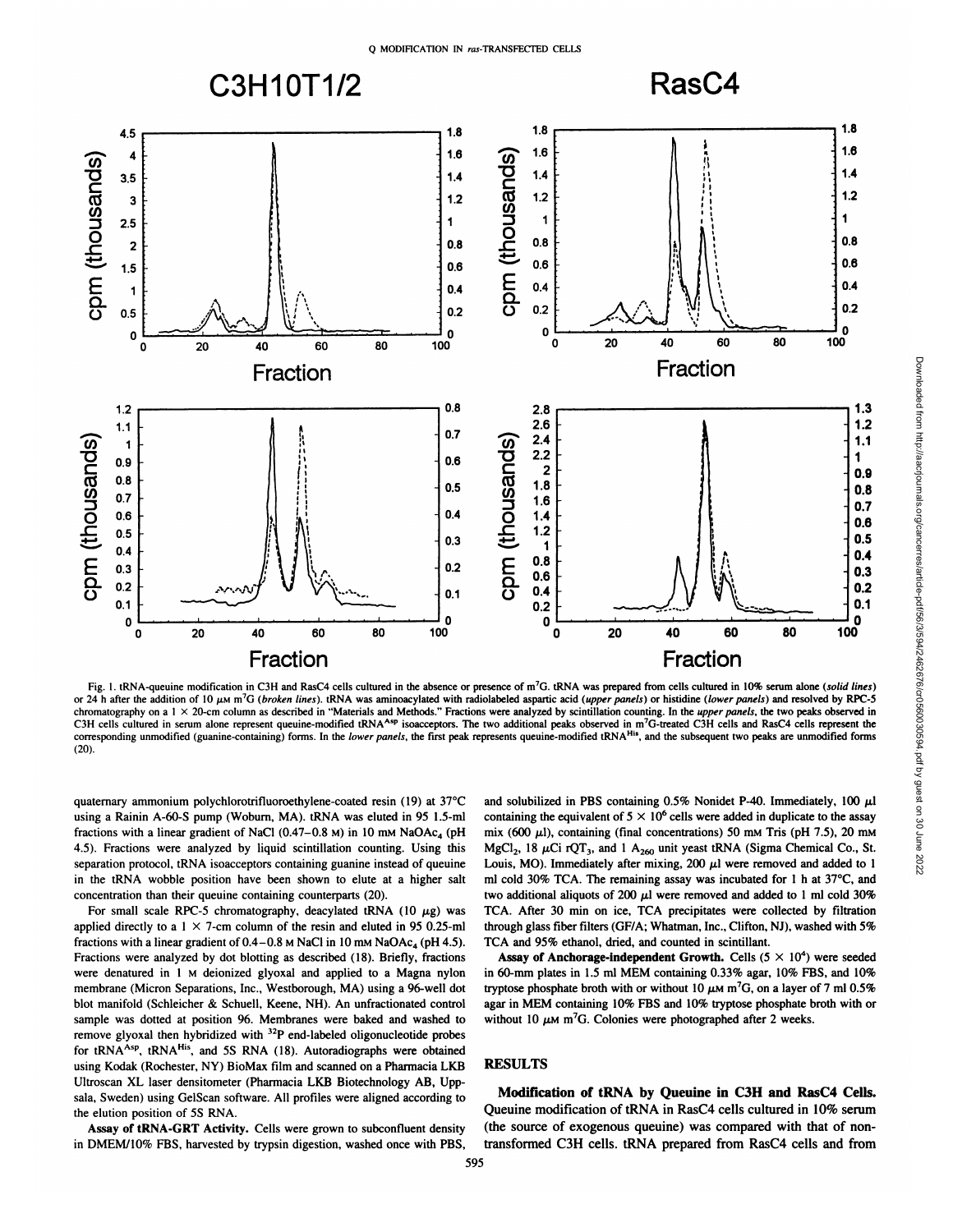

Fig. 2. Activity of tRNA-GRT. Total lysates of log phase C3H and RasC4 cells were assayed for tRNA-GRT activity as described in "Materials and Methods." Data, expressed as pmol rQT<sub>3</sub> incorporated into yeast tRNA/h/5  $\times$  10<sup>6</sup> cells, represent the average ( $\pm$ SE) of three independent experiments performed in duplicate.

low passage (< 15 passages) C3H cells was deacylated, aminoacylated with individual radiolabeled amino acids, and resolved by chroma tography on RPC-5, eluting with a linear NaCl gradient. Under these conditions, queuine-modified isoacceptors elute at a lower salt concentration than their guanine-containing counterparts. tRNA isoaccep tors for aspartic acid, which have the highest affinity for tRNA-GRT, are expected to be modified fully in C3H cells cultured in serumcontaining medium. As shown (Fig. 1), two isoaccepting species were observed. In the RasC4 cells, these isoaccepting species were also observed; however, two additional peaks were present, corresponding to tRNA $A^{s,p}$  isoacceptors lacking the queuine substitution in the anticodon wobble position.

The affinity of tRNA-GRT for tRNA isoacceptors for histidine, asparagine, and tyrosine is relatively lower than that of  $tRNA<sup>Asp</sup>$ , and these species are incompletely queuine modified in normal cultured cells. As shown (Fig. 1), both Q-modified and unmodified tRNA<sup>His</sup> isoacceptors are observed in C3H and RasC4 cells, but the fraction of unmodified isoacceptors in RasC4 cells is higher than in the untrans formed cells.

The purine analogue  $m<sup>7</sup>G$  is an inhibitor of tRNA-GRT. Treatment of both C3H and RasC4 cells with 10  $\mu$ M m<sup>7</sup>G for 24 h caused a shift in the profile of tRNA isoacceptors toward the unmodified forms (Fig. 1). In C3H cells, the resulting profile of tRNA<sup>Asp</sup> isoacceptors resembled that of RasC4 cells cultured in 10% serum (30% unmodified). In RasC4 cells, treatment for 24 h with  $m<sup>7</sup>G$  resulted in substantial of tRNA<sup>His</sup> isoacceptors showed that essentially all detectable tRNA-His isoacceptors in m7G-treated RasC4 cells contained guanine instead of queuine.

Activity of tRNA-GRT. The mechanism of queuine hypomodifi cation of tumor tRNA is not clear. Possible causes include defective or absent tRNA-GRT, the presence of endogenous inhibitors of tRNA-GRT, impairment of queuine uptake, or rapid turnover of newly synthesized tRNA. To determine the cause of defective tRNA queuine modification in RasC4 cells, we evaluated the activity of tRNA-GRT in total lysates of C3H and RasC4 cells using a radiola

beled analogue of queuine,  $rQT_3$ , and yeast tRNA, which does not contain the queuine modification as a substrate (Fig. 2). After 1 h, incorporation of  $rQT_3$  into yeast tRNA by lysates of the RasC4 cells was slightly higher than in the nontransformed cells.

Effect of Exogenous Queuine on tRNA Modification in RasC4 Cells. We wanted to ask whether queuine modification of RasC4 cells could be restored to normal levels in the presence of elevated levels of exogenous queuine in culture. Because purified queuine is available in limited amounts, this experiment could not be done using standard techniques (see Fig. 1) because of the large quantities of cultured cells required. The miniaturized protocol for resolution of tRNAs results in some loss of resolution of individual isoaccepting species, but it permits analysis of tRNA-queuine modification from much smaller amounts of material. Using this technique, we asked whether tRNAs from RasC4 cells could be induced to become queuine modified by



Fig. 3. Effect of excess exogenous queuine on tRNA modification in RasC4 cells. tRNA was prepared from cells cultured in 10% serum alone (broken lines) or after 24 h in serum plus 1  $\mu$ M purified queuine (solid lines). Queuine was purified from bovine amniotic fluid as described (25). tRNA (10  $\mu$ g) was resolved by RPC-5 chromatography on a 1  $\times$  7-cm column, dot blotted, and probed for tRNA<sup>Asp</sup> (A), tRNA<sup>His</sup> (B), and 5S RNA  $(C)$  as described in "Materials and Methods." Profiles were generated from densitometric analysis of dot blots.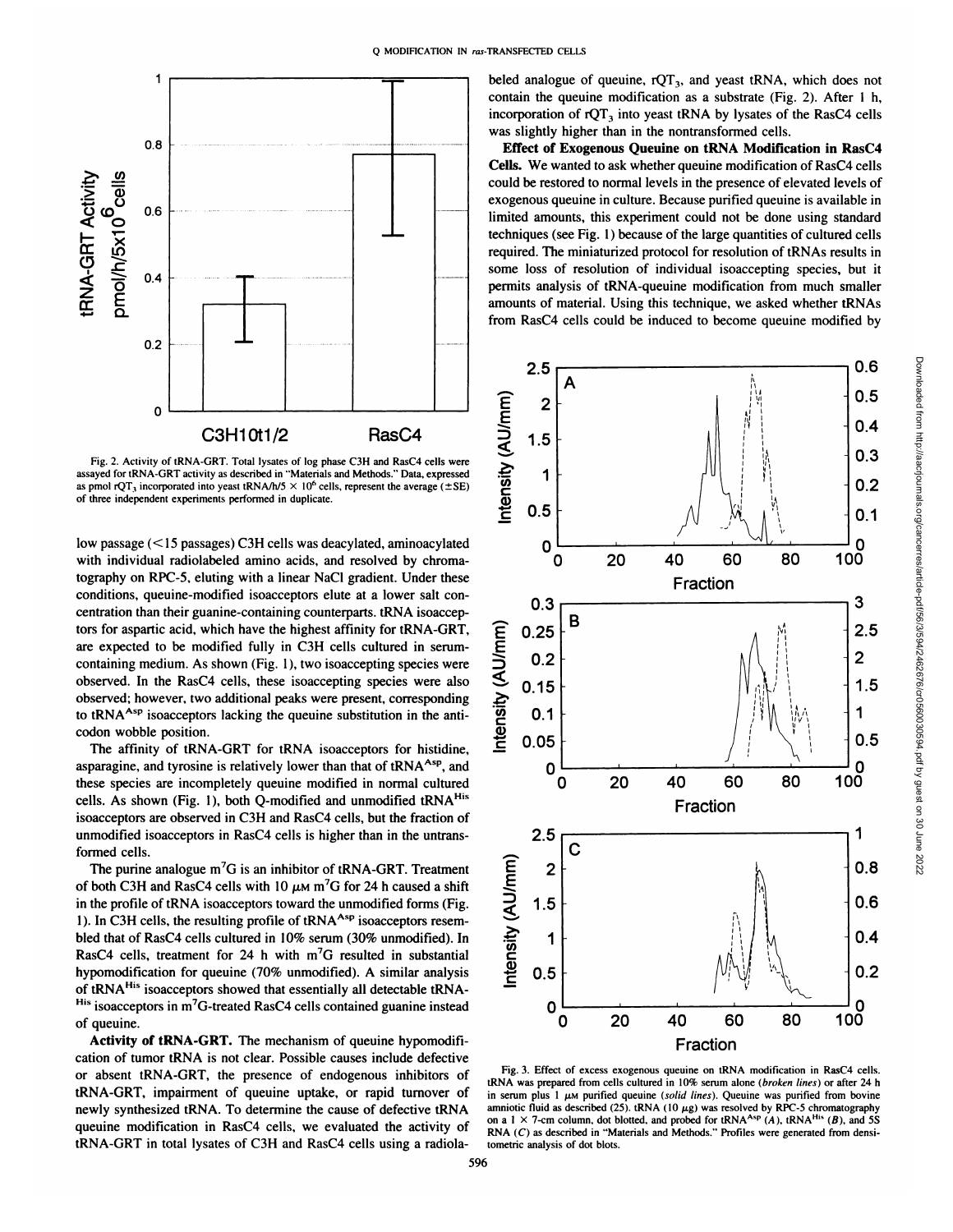

Fig. 4. Effect of m7G on monolayer growth of C3H and RasC4 cells. C3H cells (A) and RasC4 cells  $(B)$  were plated in 35-mm tissue culture plates in DMEM containing 10% serum in the absence (circles) or presence (triangles) of 10  $\mu$ M m<sup>7</sup>G. At each time point, cells were removed by trypsin treatment and counted. Points represent the average values obtained from triplicate plates at each point.

culture in added exogenous queuine. As shown in Fig. 3, RasC4 cells were able to incorporate exogenously added queuine into tRNA isoacceptors for both aspartic acid and histidine, causing a shift in the profile of tRNAs toward more modified forms.

**Effect of Queuine Hypomodification on Phenotype in Mono layer and Anchorage-independent Culture. In monolayer culture, •** RasC4 cells proliferate with a shorter doubling time than their nontransfected counterparts. To determine whether the extent of tRNA . modification for queuine influenced the rate of proliferation in mono layer culture, C3H and RasC4 cells were cultured in 10% serum in the presence or absence of  $m^7G$  (Fig. 4). No effect on doubling times was observed. In addition, repletion of queuine in RasC4 cells by the observed. In addition, repletion of queuine in RasC4 cells by the addition of exogenous queuine did not alter the rate of cell accumu lation (data not shown).

Anchorage-independent proliferation is recognized as an in vitro hallmark of cell transformation. To determine the ability of C3H and RasC4 cells to grow in anchorage-independent culture, cells were plated in agar in the absence or presence of  $m<sup>7</sup>G$ . As expected, C3H cells did not proliferate in agar culture under any conditions. In the absence of  $m<sup>7</sup>G$ , RasC4 cells displayed a limited ability to form colonies. However,  $m<sup>7</sup>G$  enhanced the ability of RasC4 cells to form colonies greatly; a slight increase in colony number and a pronounced increase in colony size were observed in 2 weeks of culture in the presence of 10  $\mu$ M m<sup>7</sup>G (Fig. 5).

#### **DISCUSSION**

with neoplasia, little is understood about the function of queuine

modification of tRNA in normal cells,and the mechanism and conse quences of defective queuine modification in transformed cells. In vestigation of the biological role of tRNA-queuine modification has been hampered by the technical difficulty of monitoring tRNA mod ification and the lack of a suitable in vitro model for controlled studies of the effects of queuine modification on cellular processes. The availability of a miniaturized protocol for analysis of queuine modi fication (Fig. 3; Ref. 18) has facilitated the study of tRNA modifica tion in cultured cells and tissues. In this report, we characterize the C3H1OT1/2 murine fibroblast cell line and its EJ-ras-transfected derivative, RasC4, as a potential in vitro system in which to study the biological role of normal and defective queuine modification.

We observed that RasC4 cells were relatively queuine hypomodified with respect to their nontransformed counterparts. The mechanism by which expression of an oncogenic ras gene leads to queuine hypomodification is unclear. Elucidation of the mechanism may be well as hypomodification for queuine. We found (Fig. 2) that the activity of the tRNA-GRT was not deficient in RasC4 cells. This observation is consistent with that of Muralidhar et al. (21) that the activity of tRNA-GRT in m<sup>7</sup>G-transformed Chinese hamster embryo cells was slightly higher that in their nontransformed counterparts. Gunduz et al. (5), however, have identified a cell line derived from human colon cancer that lacks measurable tRNA-GRT activity com pletely. Decreased queuine modification of tRNA in RasC4 cells could be caused by failure of these cells to take up exogenous queuine or salvage endogenous queuine efficiently or by enhanced rates of



Fig. 5. Effect of m<sup>7</sup>G on anchorage-independent growth of RasC4 cells. Cells Despite ample evidence associating defects in queuine modification  $(5 \times 10^4)$  were seeded in 60-mm plates in 0.33% agar on a layer of 0.5% agar as described<br>Waterials and Mathods "A calls plated in 0.011 and the control in "Materials and Methods." A, cells plated in control medium; B, cells plated in 10  $\mu$ M m<sup>7</sup>G. Colonies were photographed after 2 weeks; magnification, ×40.